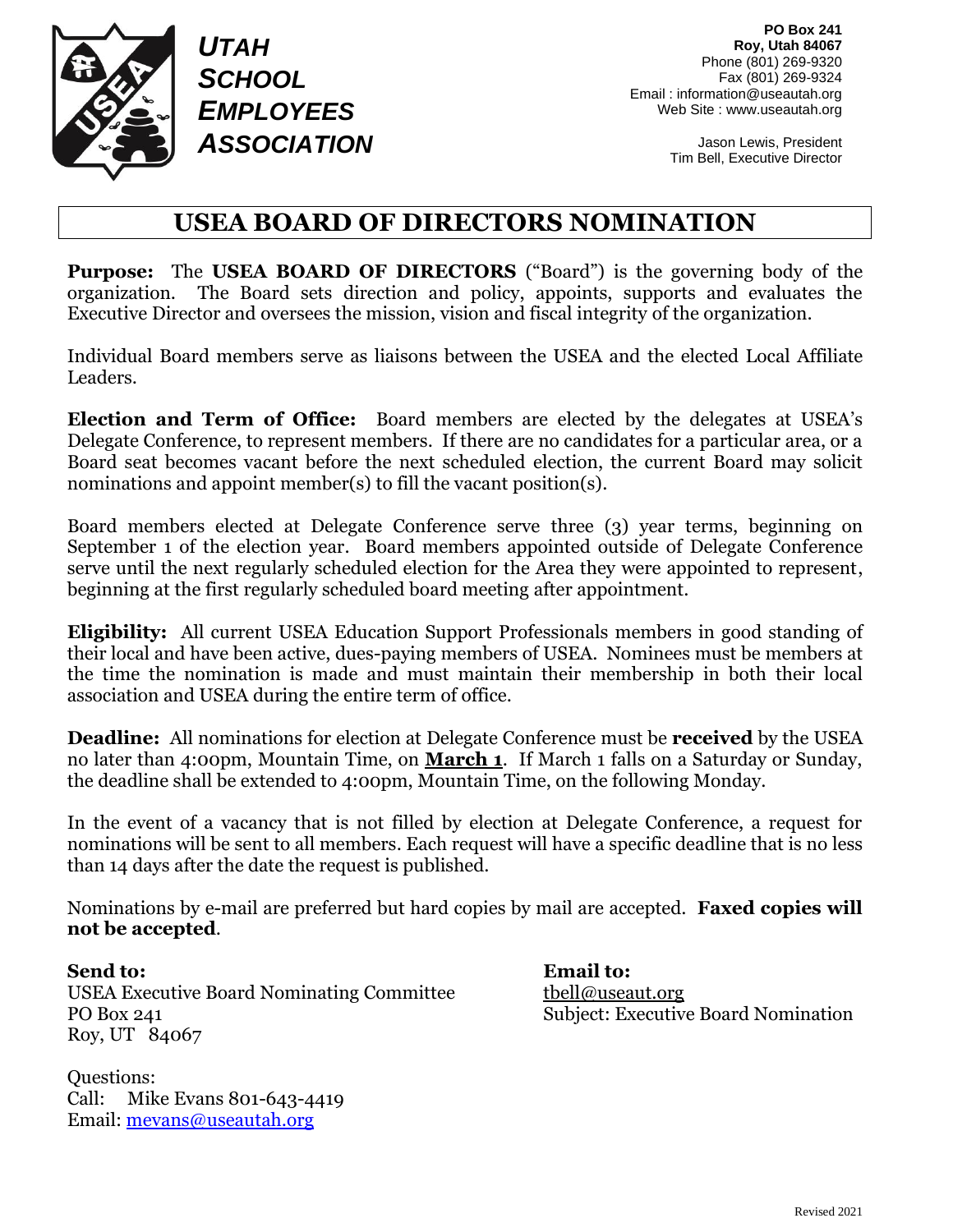## **Nomination and Election/Selection Procedure**

**Nominations:** Nominations may come from any USEA member in good standing and must be submitted on the approved nomination form with signatures of USEA Local Affiliate Officer (President, Vice President, Secretary/Treasurer) and the nominee.

**Selection:** All nominations must comply with the nomination guidelines. The USEA Vice president shall be the chair of the USEA Nominations and Election Committee. This committee shall review every nomination to ensure that all eligibility and submission requirements are met. This committee will place all nominations that meet the established criteria on a ballot for consideration for election by the Delegates.

Nominations submitted for a specific area to be elected at Delegate Conference will sent to delegates prior to Delegate Conference, so that Delegates are appropriately notified of who the candidates are. At Delegate Conference nominees will be given an equal amount of time specified by the Vice President to address the delegates prior to the start of voting.

Nominations submitted in response to a USEA request, due to vacancy in a specific area(s), will be considered for appointment by the Board. Nominees will be interviewed by Board members.

**Notification:** Elected nominees will be announced at Delegate Conference once the votes have been tallied and verified. Appointed nominees will be notified of the Board's decision.

**Criteria:** Nominations will be assessed using the following criteria:

- **Professional Practice** Demonstrated distinctive leadership and teamwork professionally. Such factors may include, but are not limited to:
	- ❖ Attitude and adaptability
	- ❖ Relationships with co-workers
	- ❖ Workload handled under unusual conditions
- **Advocacy & Association Involvement -** Taken an active role in local and/or state associations
- **Commitment –** Demonstrated support of USEA's Mission, Vision, Core Values & Strategic Goals
- **Rationale** Expressed reason(s) for seeking office

**Submittal requirements:** Nominations are limited to five (5) pages, the Nomination Form is Page 1, the Nominee Statement is Page 2, and the Reasons for Nomination sheet is Page 3. All sheets are attached, and information should be entered using a 12-point font. Handwritten information is not preferred, however, if you do not have access to a computer or someone that can assist you, please contact Mike Evans and he will help find assistance for you.

❖ **Optional letter of support** – *maximum 1 letter, 1 page*

Applicants **may** include one (1) letter of support. The letter should be from someone who knows you well, must include how long the writer has known you and in what capacity the writer is able to comment on your qualifications.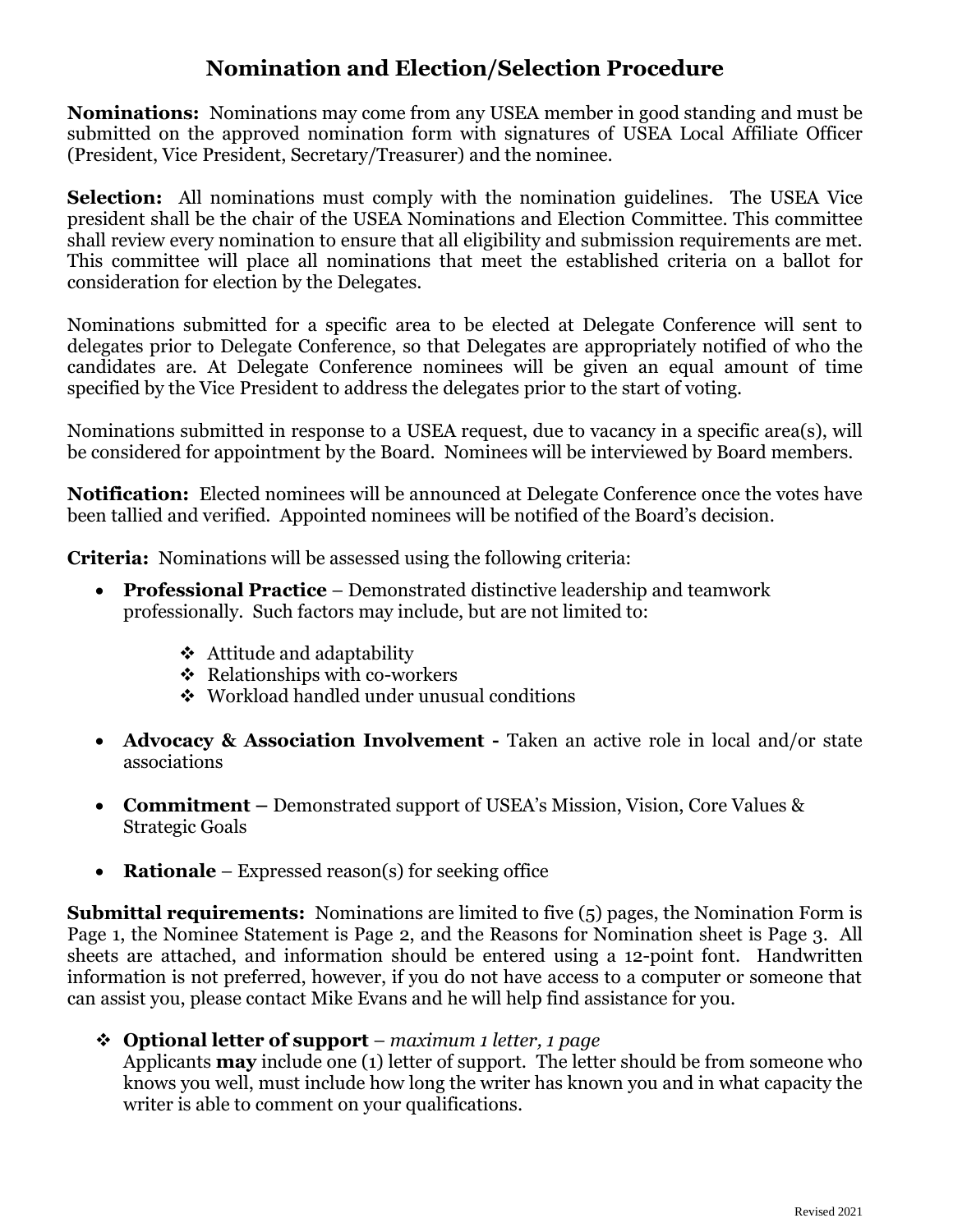

## **USEA BOARD OF DIRECTORS NOMINATION FORM**

## **DEADLINE: MARCH 1st**

Nominations that do not comply with the guidelines, as well as late, incomplete, or faxed nominations, will be disqualified.

*Please use this form to submit the application. Failure to provide all requested information, including signatures, by the deadline will result in disqualification.*

#### **NOMINEE INFORMATION**

| Nominee Name:                                                                                                                                         |        |
|-------------------------------------------------------------------------------------------------------------------------------------------------------|--------|
| Local Affiliate:                                                                                                                                      |        |
| Office/Board Area Nominated for:                                                                                                                      |        |
| Career Family Classification: (select one) and enter the title that your employer has assigned to<br>you ie: aide, kitchen manager, bus monitor, etc. |        |
| <b>Clerical Services</b>                                                                                                                              | Title: |
| <b>Custodial Services</b>                                                                                                                             | Title: |
| <b>Food Services</b>                                                                                                                                  | Title: |
| <b>Health and Student Services</b>                                                                                                                    | Title: |
| Paraeducators                                                                                                                                         | Title: |
| <b>Security Services</b>                                                                                                                              | Title: |
| <b>Skilled Trades/Maintenance Services</b>                                                                                                            | Title: |
| <b>Technical Services</b>                                                                                                                             | Title: |
| <b>Transportation Services</b>                                                                                                                        | Title: |

#### **When did you join USEA?**

*\_\_\_\_\_\_\_\_\_\_\_\_\_\_\_\_\_\_\_\_\_\_\_\_\_\_\_\_\_\_\_\_\_\_\_\_\_\_\_\_\_\_\_\_\_\_\_\_\_\_\_\_\_\_\_\_ MM/DD/YYYY* – If you don't know please contact USEA

*\*Nominee must be a USEA dues paying member of record at the time the nomination is submitted.*

#### **NOMINEE CONTACT INFORMATION**

| SCHOOL/WORKSITE:     | POSITION: |
|----------------------|-----------|
| <b>HOME ADDRESS:</b> |           |
| PERSONAL EMAIL:      | PHONE:    |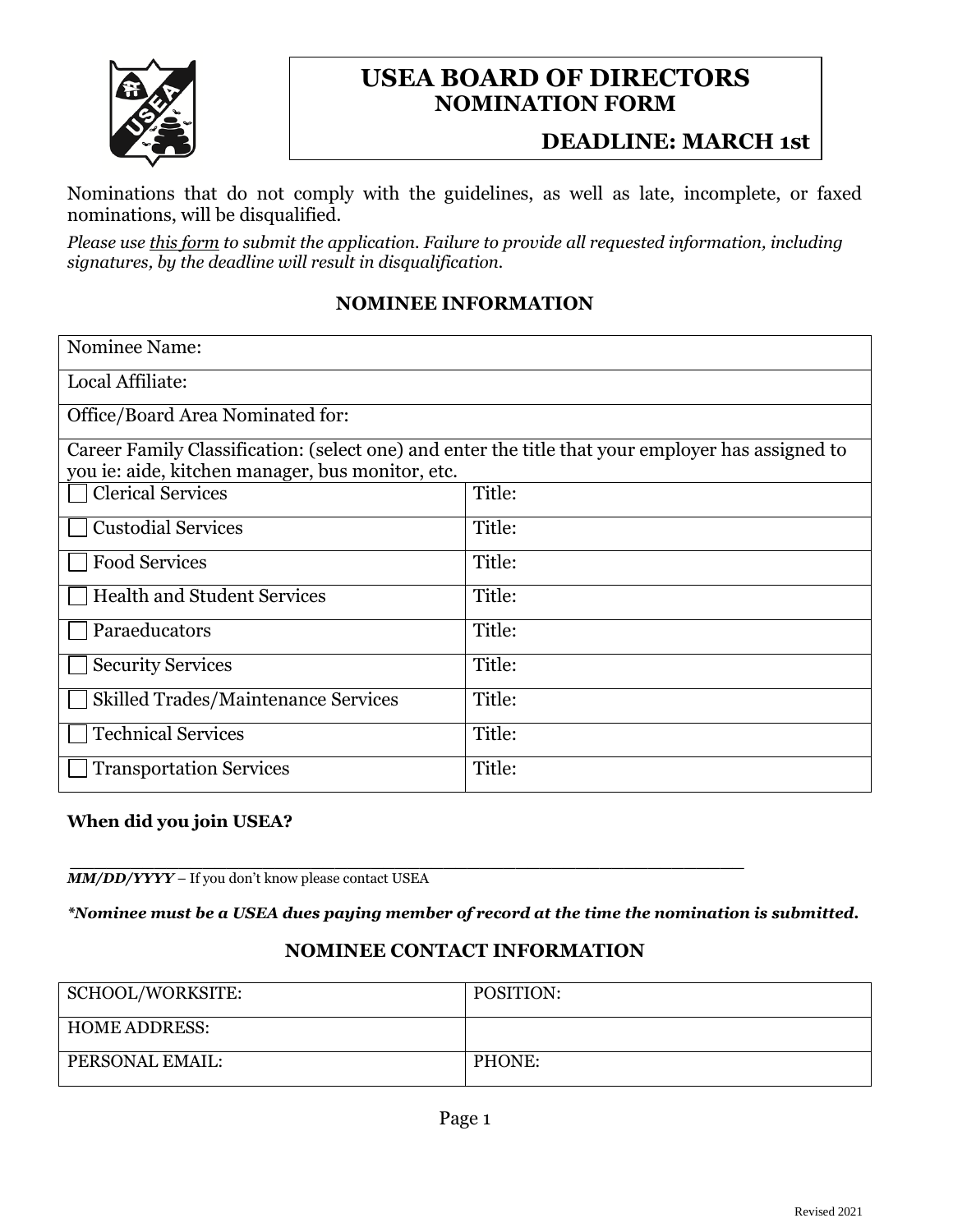# **NOMINEE STATEMENT**

### **As a nominee, I hereby certify and attest that**:

1. I am a member in good standing of both my local association and USEA;

2. I agree to maintain my membership in both associations during my entire term of office;

### **If elected/appointed, I hereby acknowledge and agree that:**

1. I will be a fiduciary of USEA;

2. I will execute a confidentiality/fiduciary agreement, prepared according to the discretion of USEA and said agreement applies during and after my term of office;

3. I will keep confidential all information that I acquire while in office;

4. I will not disparage USEA, including its officers, directors and staff, to USEA members or third parties.

5. I will not solicit members of USEA to associate with, or join, any other organization which purports to be a school employee association similar in function to USEA;

6. I acknowledge and agree that the falsification of any information provided in this nomination packet will lead to the denial of my nomination by the USEA Nomination and Election Committee.

Signature of nominee Date

\_\_\_\_\_\_\_\_\_\_\_\_\_\_\_\_\_\_\_\_\_\_\_\_\_\_ Signature of USEA Local Affiliate Officer (President, Vice president, Secretary/Treasurer).

Failure to provide this signature will not exclude this nomination from proceeding. A signature is preferred as an indication that the USEA Local Affiliate is aware that one of their members have been nominated and excepted the nomination for a position on the USEA Board of Directors.